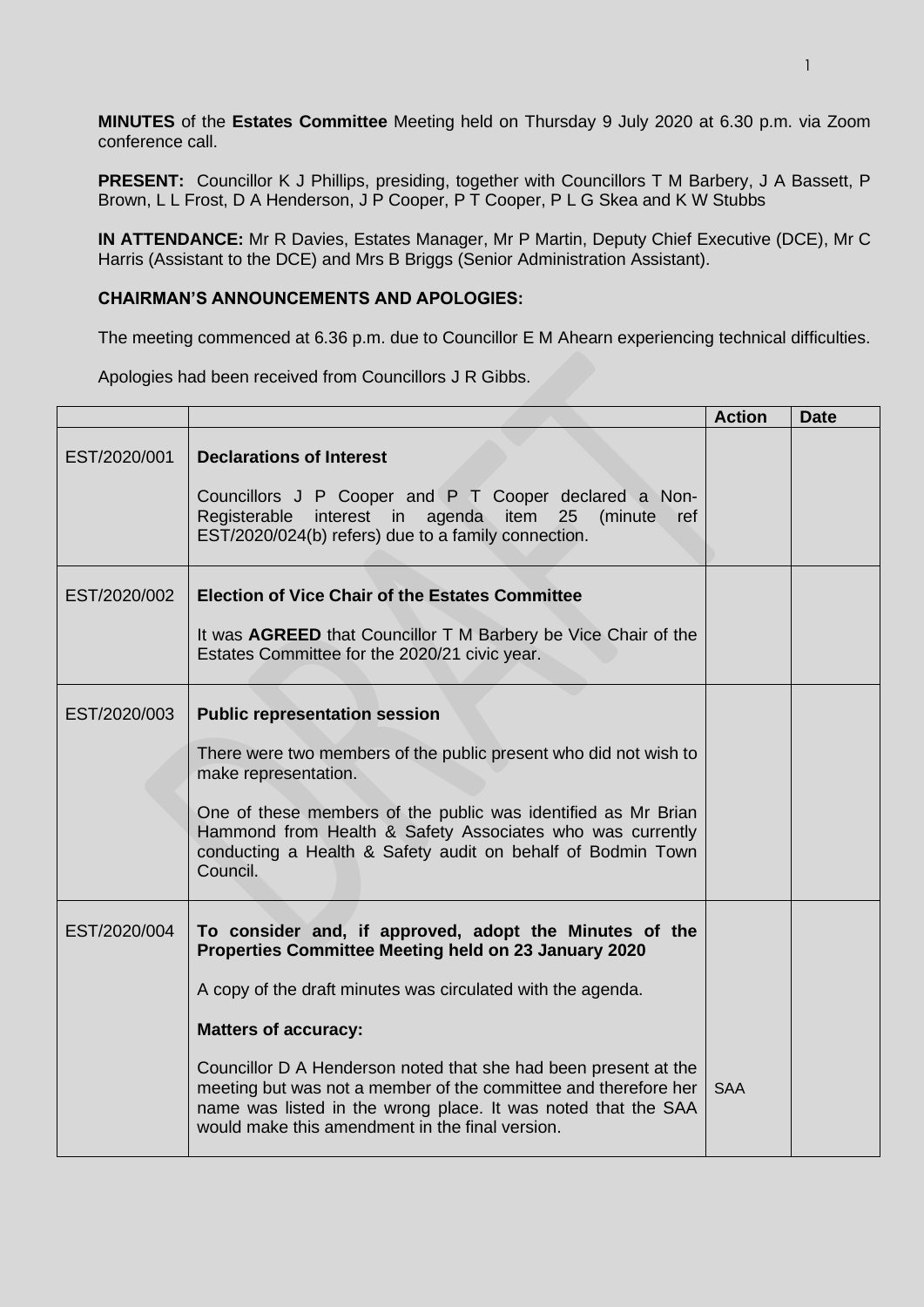|              | The Minutes of the Properties Committee Meeting held on 23<br>January 2020 were approved and passed for signing.                                                                                                                                                                                                                                                                                                                                                                                                                                                                                                                                                                                                                                                                                                                                                                                                                                                                                                                                                                                                                                                                                                                                                                                                                                                                                                                                                                                                                                                                                                                                                                                                                                           |             |  |
|--------------|------------------------------------------------------------------------------------------------------------------------------------------------------------------------------------------------------------------------------------------------------------------------------------------------------------------------------------------------------------------------------------------------------------------------------------------------------------------------------------------------------------------------------------------------------------------------------------------------------------------------------------------------------------------------------------------------------------------------------------------------------------------------------------------------------------------------------------------------------------------------------------------------------------------------------------------------------------------------------------------------------------------------------------------------------------------------------------------------------------------------------------------------------------------------------------------------------------------------------------------------------------------------------------------------------------------------------------------------------------------------------------------------------------------------------------------------------------------------------------------------------------------------------------------------------------------------------------------------------------------------------------------------------------------------------------------------------------------------------------------------------------|-------------|--|
| EST/2020/005 | Update on the current status of key Council projects, to<br>include:<br>A report was circulated with the agenda.<br>a)<br><b>Skate Park, to include:</b><br>The POSM reported that construction had commenced on 15 June.<br>He noted that there was an estimated 10 to 14 week timescale for<br>completion but that it would hopefully sooner, should the weather<br>remain reasonable. Some Members noted that, in their<br>conversations with the contractors on site, Maverick had indicated<br>a shorter timeframe.<br>The POSM was requested to upload progress photos to Dropbox.<br>Councillor Brown enquired as to when he was required to attend<br>the site to sign off the first stage, as had been agreed. The POSM<br>commented that he had a site visit the following day and that<br>Councillor Brown would be most welcome to attend that meeting.<br>i.<br><b>Multi-Use Games Area (MUGA)</b><br>The POSM noted that, due to a necessary amendment to the skate<br>park design and requirement to move lighting, the MUGA would be<br>required to move 2 metres from the original proposed location. He<br>noted that this was possible under permitted development rights<br>and therefore was not required to go back to Planning.<br>ii.<br>Lighting<br>The POSM noted that a slight change in design had made it<br>necessary to move the lights 2 metres. He noted that this would<br>need to go back to Planning, but that this would not hold up skate<br>park construction as Maverick had confirmed they would be able to<br>leave conduits to allow for retrofitting.<br>Mr Brian Hammond commented that he would need to follow up<br>with Richard regarding any potential health and safety issues<br>relating to this item. | <b>POSM</b> |  |
|              |                                                                                                                                                                                                                                                                                                                                                                                                                                                                                                                                                                                                                                                                                                                                                                                                                                                                                                                                                                                                                                                                                                                                                                                                                                                                                                                                                                                                                                                                                                                                                                                                                                                                                                                                                            |             |  |
|              | The POSM commented that, in order to be ROSPA compliant, a<br>fourth light was required and that this could potentially provide a<br>location for an additional CCTV camera.                                                                                                                                                                                                                                                                                                                                                                                                                                                                                                                                                                                                                                                                                                                                                                                                                                                                                                                                                                                                                                                                                                                                                                                                                                                                                                                                                                                                                                                                                                                                                                               |             |  |
|              | <b>CCTV</b><br>iii.                                                                                                                                                                                                                                                                                                                                                                                                                                                                                                                                                                                                                                                                                                                                                                                                                                                                                                                                                                                                                                                                                                                                                                                                                                                                                                                                                                                                                                                                                                                                                                                                                                                                                                                                        |             |  |
|              | This item was covered under item EST/2020/005(a)(ii).                                                                                                                                                                                                                                                                                                                                                                                                                                                                                                                                                                                                                                                                                                                                                                                                                                                                                                                                                                                                                                                                                                                                                                                                                                                                                                                                                                                                                                                                                                                                                                                                                                                                                                      |             |  |
|              | <b>Fair Park Toilets</b><br>b)                                                                                                                                                                                                                                                                                                                                                                                                                                                                                                                                                                                                                                                                                                                                                                                                                                                                                                                                                                                                                                                                                                                                                                                                                                                                                                                                                                                                                                                                                                                                                                                                                                                                                                                             |             |  |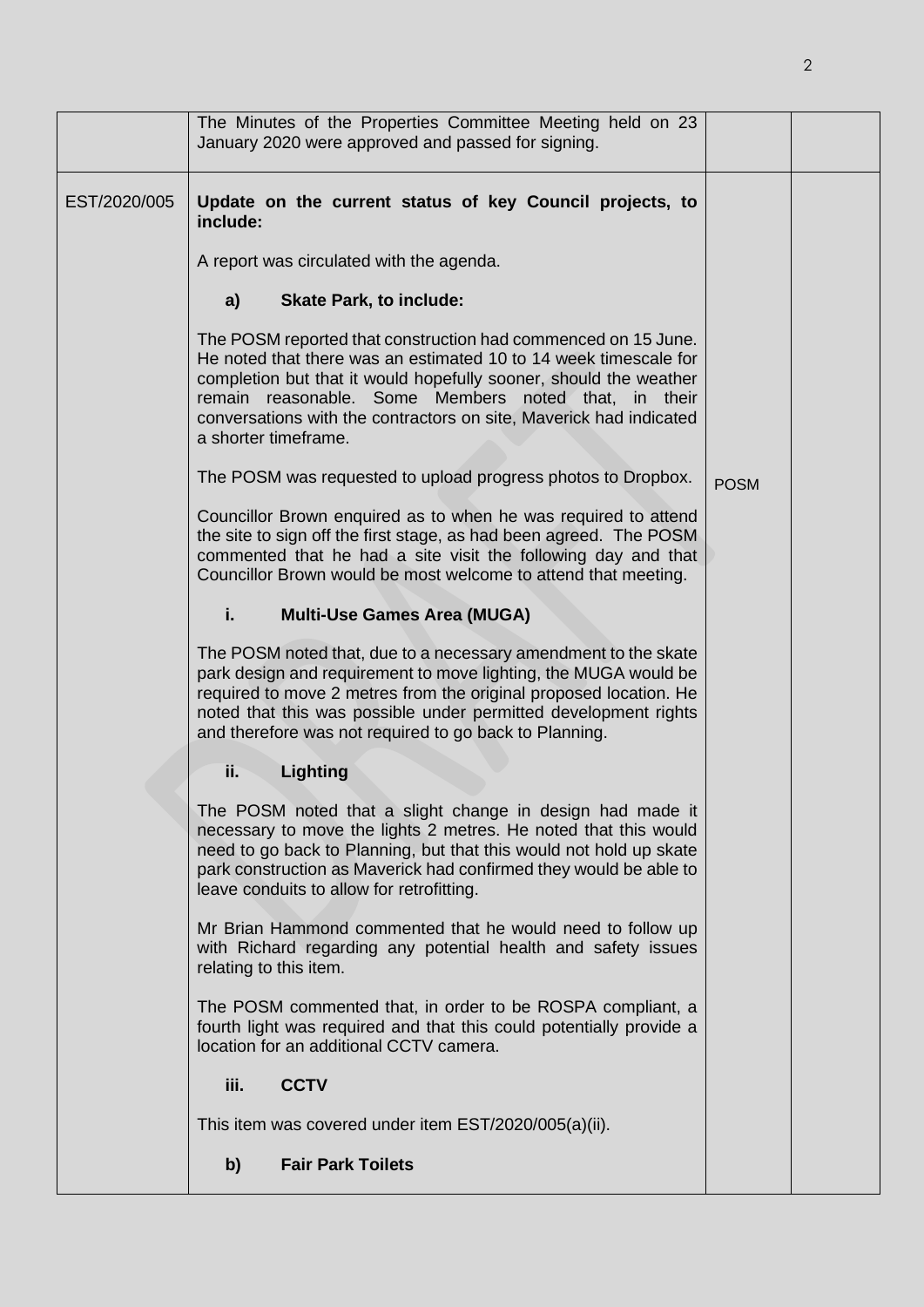|              | The POSM reported that there had been no tenders following the<br>project's re-advertisement on Contracts Finder. He noted that he<br>had since spoken to the auditor who clarified that it was possible to<br>approach local contractors to make them aware of the project on<br>Contracts Finder, should they wish to re-advertise again.                                                                                       |             |  |
|--------------|-----------------------------------------------------------------------------------------------------------------------------------------------------------------------------------------------------------------------------------------------------------------------------------------------------------------------------------------------------------------------------------------------------------------------------------|-------------|--|
|              | There then followed some discussion regarding the possibility of<br>re-evaluating the project, perhaps with a smaller footprint or<br>different configuration to make the project more appealing to<br>contractor. Some Members felt that the investment in the current<br>design warranted the Council sticking with this design and going<br>back out to tender with the ability to direct local contractors to the<br>project. |             |  |
|              | It was <b>AGREED</b> that the POSM proceed with uploading the project<br>to Contracts Finder for the third time and make contact with local<br>contractors to make them aware of the project.                                                                                                                                                                                                                                     | <b>POSM</b> |  |
|              | c)<br>Site for new cemetery                                                                                                                                                                                                                                                                                                                                                                                                       |             |  |
|              | The POSM reported that results had been received from bedrock<br>test and that the Environment Agency (EA) indicated that the<br>results looked promising. He reported that they hadn't encountered<br>any ground water as of yet, but there were of course seasonal<br>considerations with this aspect.                                                                                                                          |             |  |
|              | The POSM reported that he had been provided with guidelines from<br>both the EA and DEFRA in terms of water sources and other<br>considerations.                                                                                                                                                                                                                                                                                  |             |  |
|              | <b>Machinery Shed</b><br>d)                                                                                                                                                                                                                                                                                                                                                                                                       |             |  |
|              | It was noted that this had been discussed at length at the Full<br>Council meeting held on 2 July 2020 (minute ref C/2020/129<br>refers).                                                                                                                                                                                                                                                                                         |             |  |
|              | The DCE reported that, as per his delegated action at Full Council<br>he was now looking at two separate units to purchase in the region<br>of £10,000 to £11,000. He noted that an order could be places as<br>long as he'd approached every available provider.                                                                                                                                                                 |             |  |
| EST/2020/006 | Cemetery matters, to include:                                                                                                                                                                                                                                                                                                                                                                                                     |             |  |
|              | A report was circulated with the agenda.                                                                                                                                                                                                                                                                                                                                                                                          |             |  |
|              | <b>Cemetery database</b><br>a)                                                                                                                                                                                                                                                                                                                                                                                                    |             |  |
|              | The POSM reported that this project had started with section H of<br>the cemetery as this was the most active section. He reported that<br>this project was going to take a very long time, and stressed the<br>importance of the data being correct on the draft before going back<br>to Pear for GPS mapping. He reported that this was a matter of<br>physically checking every gravestone and that he and the POSM            |             |  |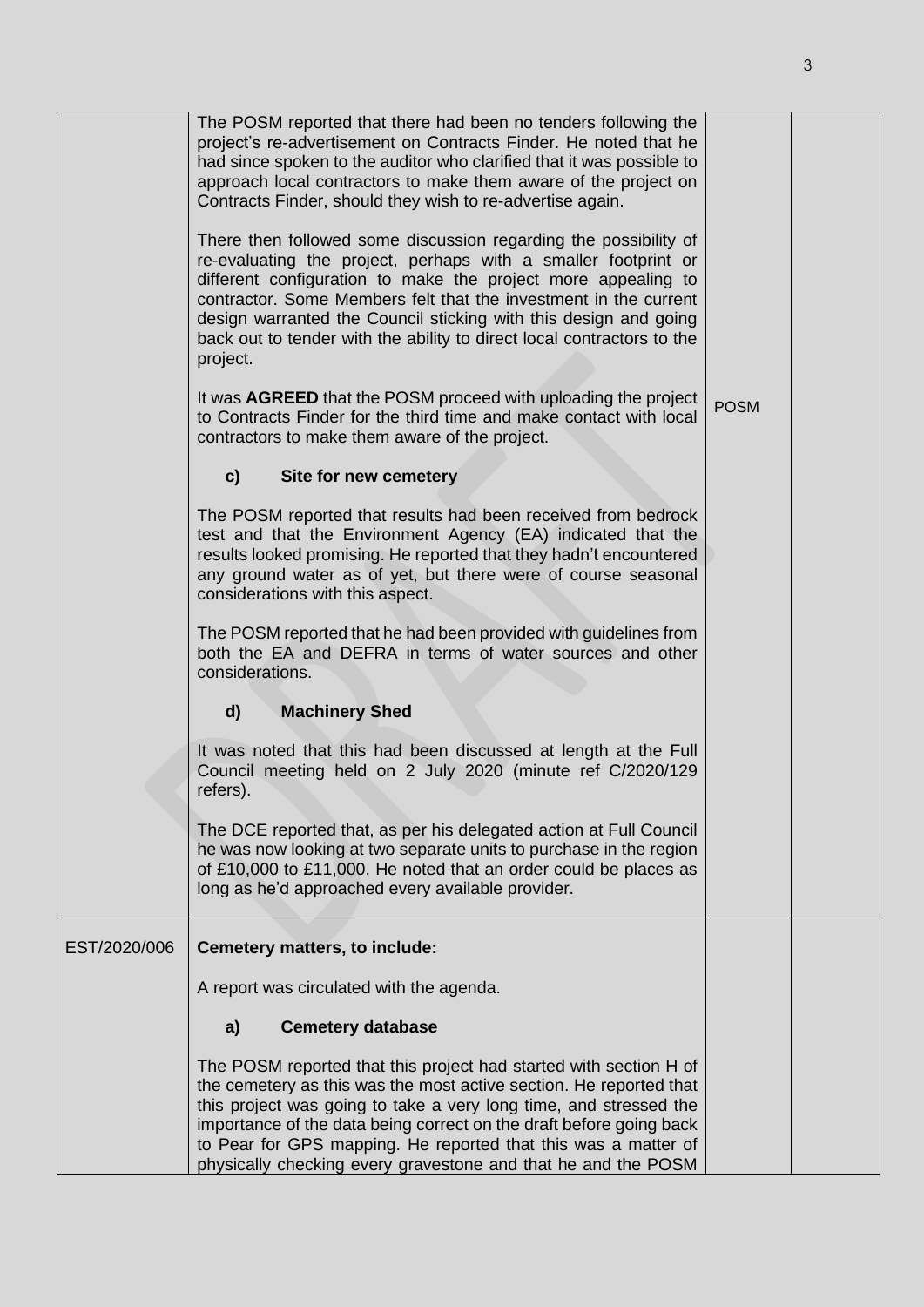|              | were currently approximately two thirds of the way through<br>checking each grave in section H.                                                                                                                                                                                                                      |             |  |
|--------------|----------------------------------------------------------------------------------------------------------------------------------------------------------------------------------------------------------------------------------------------------------------------------------------------------------------------|-------------|--|
|              | Some Members queried whether time could be set aside to<br>undertake this project or whether this work could be outsourced.                                                                                                                                                                                          |             |  |
|              | The POSM responded to advise that the most helpful assistance<br>that he could be provided with was the ability to recruit for the<br>vacant admin positions on his team which had been identified as<br>part of the staffing review.                                                                                |             |  |
|              | The POSM reported that all records now sat with him, and that he<br>and the Parks Supervisor were now responsible for whole process.<br>He commented that the project was reliant on their knowledge and<br>experience with the cemetery sites and did not think it efficient to<br>bring in an external contractor. |             |  |
|              | <b>Cemetery mapping system</b><br>b)                                                                                                                                                                                                                                                                                 |             |  |
|              | Covered under item EST/2020/006(a).                                                                                                                                                                                                                                                                                  |             |  |
|              | $\mathbf{c}$<br><b>Update on New Cemetery capacity</b>                                                                                                                                                                                                                                                               |             |  |
|              | This item was noted.                                                                                                                                                                                                                                                                                                 |             |  |
| EST/2020/007 | Priory Park update, to include:                                                                                                                                                                                                                                                                                      |             |  |
|              | A report was circulated with the agenda.                                                                                                                                                                                                                                                                             |             |  |
|              | <b>Lighting and external sockets</b><br>a)                                                                                                                                                                                                                                                                           |             |  |
|              | A report was circulated with the agenda.                                                                                                                                                                                                                                                                             |             |  |
|              | Members noted that the lighting in Priory Park was a common<br>complaint from residents and there was consensus that this was<br>therefore a priority. Members reviewed the options outlined and<br>considered that the installation of pillars was not ideal.                                                       |             |  |
|              | Following discussion, it was AGREED to RECOMMEND giving the<br>POSM delegated authority to spend up to £5,500 on his preferred<br>contractor and proceed with the works.                                                                                                                                             | <b>POSM</b> |  |
|              | It was AGREED to suspend Standing Orders to allow Mr B<br>Hammond to speak.                                                                                                                                                                                                                                          |             |  |
|              | Mr Hammond indicated that he should meet with the POSM and<br>DCE in order to go through the relevant documentation relating to<br>these lights and ensure their compliancy.                                                                                                                                         |             |  |
|              | <b>Vermin control</b><br>b)                                                                                                                                                                                                                                                                                          |             |  |
|              | This item was noted.                                                                                                                                                                                                                                                                                                 |             |  |
|              |                                                                                                                                                                                                                                                                                                                      |             |  |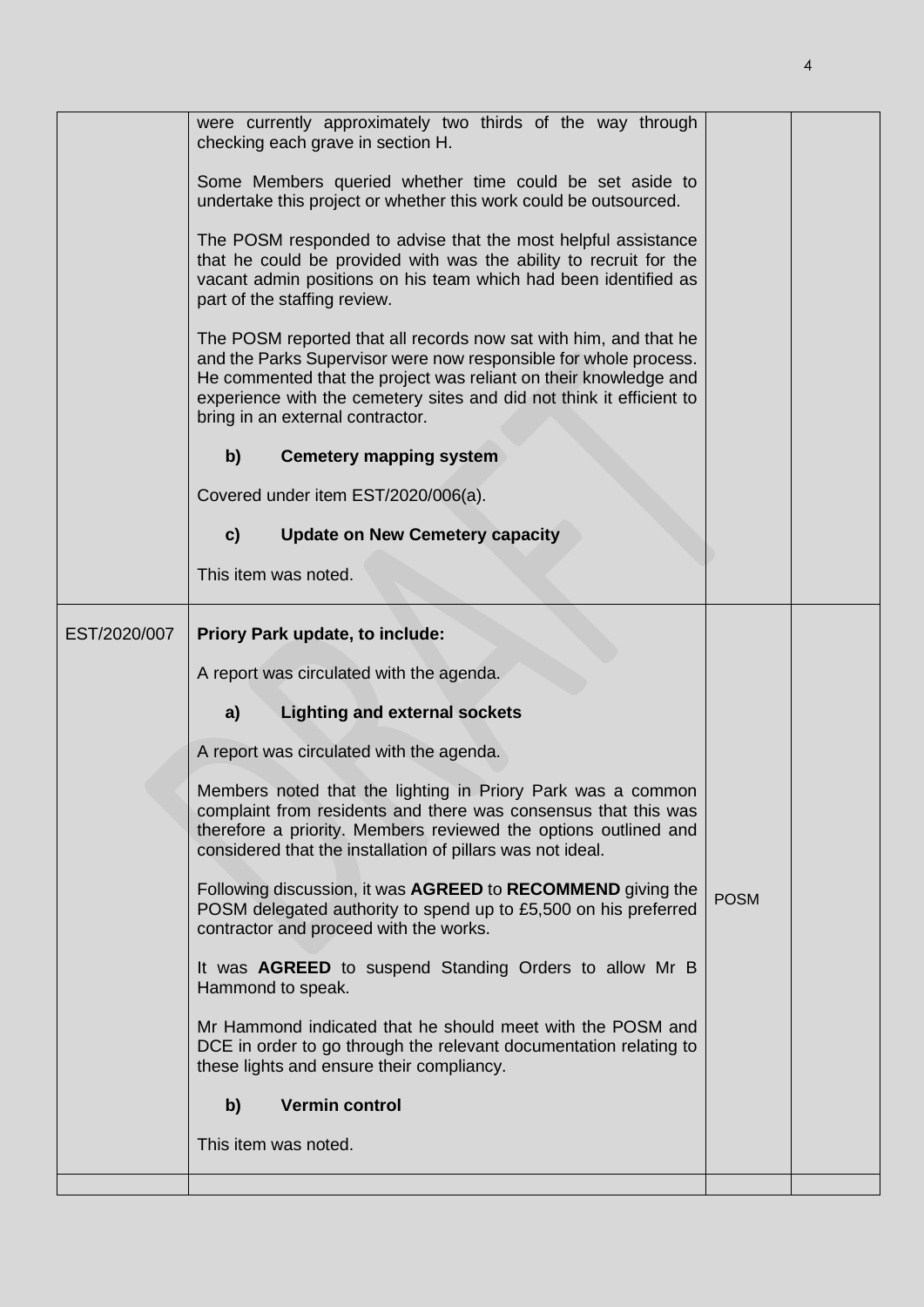| EST/2020/008 | <b>Health &amp; Safety Update:</b>                                                                                                                                                                                                                                                                                                                                                                                                   |           |  |
|--------------|--------------------------------------------------------------------------------------------------------------------------------------------------------------------------------------------------------------------------------------------------------------------------------------------------------------------------------------------------------------------------------------------------------------------------------------|-----------|--|
|              | To populate a Health & Safety Working Party (as<br>a)<br>agreed by Council at meeting held on 2 July 2020,<br>minute ref C/2020/128 refers)                                                                                                                                                                                                                                                                                          |           |  |
|              | It was <b>AGREED</b> to <b>RECOMMEND</b> that the Health & Safety<br>Working Party consist of:                                                                                                                                                                                                                                                                                                                                       |           |  |
|              | Councillor K J Phillips as Chair of the Estates Committee,<br>Councillor T M Barbery as Vice Chair of the Estates Committee,<br>Councillor J P Cooper as Mayor, Councillor P T Cooper as Deputy<br>Mayor and Councillor P Brown based on his experience in the field.                                                                                                                                                                |           |  |
|              | Mr C Harris was tasked with producing Terms of Reference for this<br>Working Party as soon as possible.                                                                                                                                                                                                                                                                                                                              | <b>CH</b> |  |
|              | To receive reports from Health & Safety Associates<br>b)                                                                                                                                                                                                                                                                                                                                                                             |           |  |
|              | A copy of the reports was circulated with the agenda.                                                                                                                                                                                                                                                                                                                                                                                |           |  |
|              | The Chair noted that these reports had been received and<br>considered at the Full Council meeting held on 2 July 2020 (minute<br>ref C/2020/128 refers)                                                                                                                                                                                                                                                                             |           |  |
|              | These reports were noted, and it was also noted that this matter<br>would be referred to the new Health & Safety Working Party.                                                                                                                                                                                                                                                                                                      |           |  |
| EST/2020/009 | To receive an update on Shire House Suite alarm system                                                                                                                                                                                                                                                                                                                                                                               |           |  |
|              | A report was circulated with the agenda.                                                                                                                                                                                                                                                                                                                                                                                             |           |  |
|              | This item was deferred to the Health & Safety Working Party                                                                                                                                                                                                                                                                                                                                                                          |           |  |
| EST/2020/010 | <b>Bodmin Beacon Monument</b>                                                                                                                                                                                                                                                                                                                                                                                                        |           |  |
|              | A report was circulated with the agenda.                                                                                                                                                                                                                                                                                                                                                                                             |           |  |
|              | The POSM first addressed the question around covering or<br>removing the plaques given the recent actions against contentious<br>memorials. He noted that he had consulted with Heritage Cornwall<br>who had advised that the monument was listed and therefore could<br>not be drilled without permission. Members considered that further<br>advice on the appropriateness of covering / removing the plaques<br>should be sought. |           |  |
|              | Members considered that a possible solution would be to put up an<br>information board on the Beacon to address the detail of the events<br>referred to on the plaque in a neutral way, providing better historical<br>context.                                                                                                                                                                                                      |           |  |
|              | The POSM then showed Members examples of the corrosion<br>occurring on the metal bands and noted his advice of a physical                                                                                                                                                                                                                                                                                                            |           |  |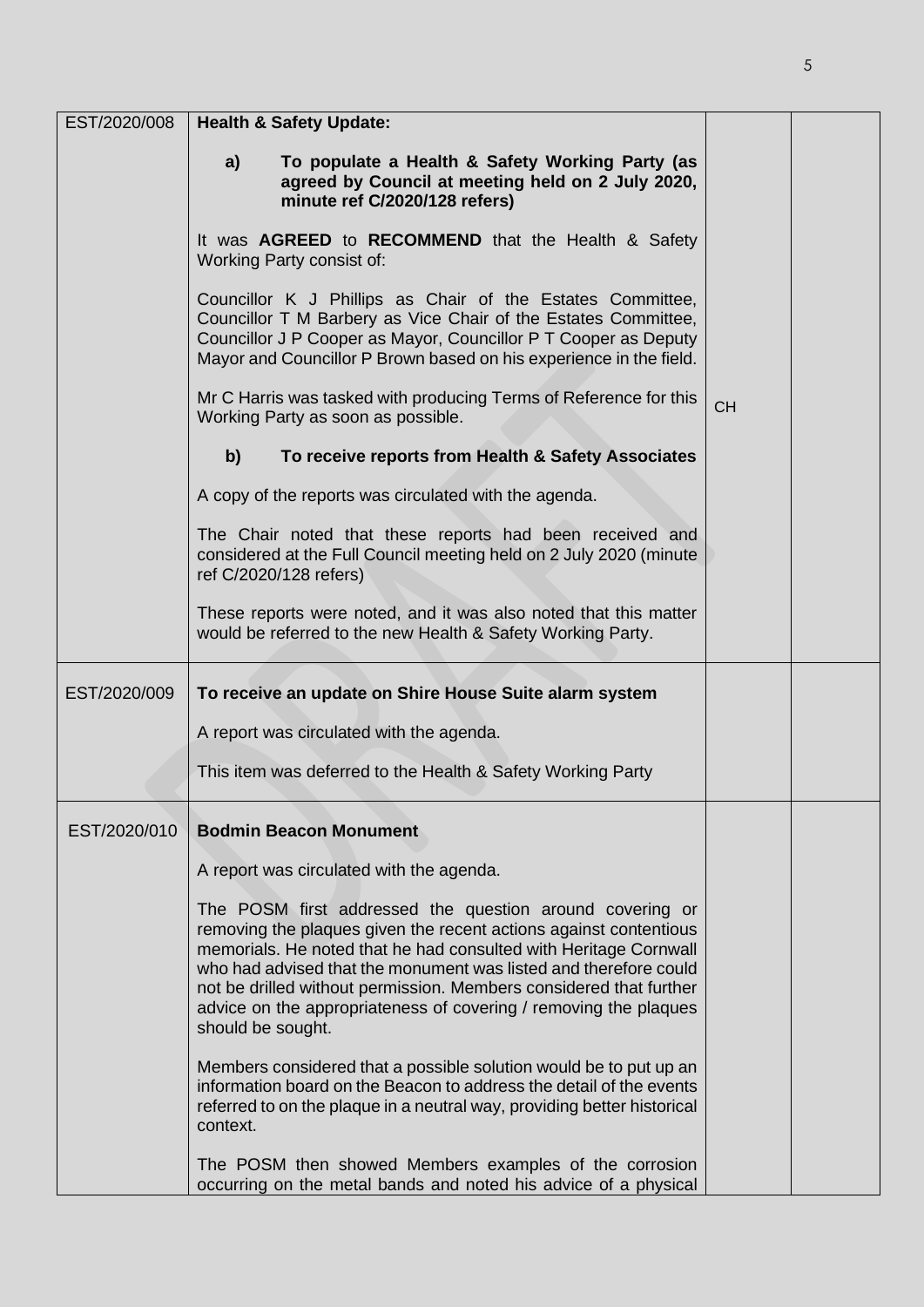|              | survey being carried out by Dawson's Steeplejacks to get a more<br>complete picture.                                                                                                                                                                                                                                                                                                                            |                     |  |
|--------------|-----------------------------------------------------------------------------------------------------------------------------------------------------------------------------------------------------------------------------------------------------------------------------------------------------------------------------------------------------------------------------------------------------------------|---------------------|--|
|              | Councillor Brown reiterated his previous view that the Beacon was<br>not at immediate risk and that the steel bands were the issue. He<br>suggested that professional advice was required, and Council<br>should be wary of a kneejerk reaction. He was of the opinion that<br>Dawson's were not the most appropriate company to engage and<br>that Historic England should be consulted in the first instance. |                     |  |
|              | The POSM reported that Dawson's had been maintaining the<br>monument since the 1930s and it was his opinion that they were<br>well placed to carry out this work.                                                                                                                                                                                                                                               |                     |  |
|              | Following discussion, it was AGREED to RECOMMEND consulting<br>Historic England for advice on the Beacon Monument.                                                                                                                                                                                                                                                                                              | <b>POSM</b>         |  |
|              | Councillors L L Frost and D A Henderson voted against this<br>decision.                                                                                                                                                                                                                                                                                                                                         |                     |  |
| EST/2020/011 | <b>Parks Team Polytunnel condition report</b>                                                                                                                                                                                                                                                                                                                                                                   |                     |  |
|              | A report was circulated with the agenda.                                                                                                                                                                                                                                                                                                                                                                        |                     |  |
|              | Members queried the statement in the report that very little money<br>had been spent on the polytunnel, recalling that materials had been<br>purchased for previous repairs. There was some dispute as to the<br>sum of these materials.                                                                                                                                                                        |                     |  |
|              | There was some discussion as to a proposal to set up a working<br>group to conduct a forensic analysis into the cost-benefit of<br>Poorsfield. The POSM commented that this exercise was<br>conducted around 12 months ago. Councillor Brown indicated that<br>he would prefer to look into this himself.                                                                                                       |                     |  |
|              | Councillor J P Cooper commented that he did not believe the<br>polytunnel to be fit for purpose and proposed that the site be<br>cleared and that contractors should be brought in to remove all<br>waste. Following the clearing of the site, an appraisal could be<br>conducted to decide on the best way forward.                                                                                            |                     |  |
|              | It was AGREED to RECOMMEND that contractors be engaged and<br>the Poorsfield site be cleared with Bodmin Town Council no longer<br>operating a polytunnel facility.                                                                                                                                                                                                                                             | DCE/<br><b>POSM</b> |  |
|              | Councillor L L Frost voted against this decision.                                                                                                                                                                                                                                                                                                                                                               |                     |  |
|              | It was noted that the land belonged to Bodmin Relief in Need<br>(BRIN) and that consultation with them would be required.                                                                                                                                                                                                                                                                                       | <b>DCE</b>          |  |
| EST/2020/012 | Town clocks to include:                                                                                                                                                                                                                                                                                                                                                                                         |                     |  |
|              | A report was circulated with the agenda.                                                                                                                                                                                                                                                                                                                                                                        |                     |  |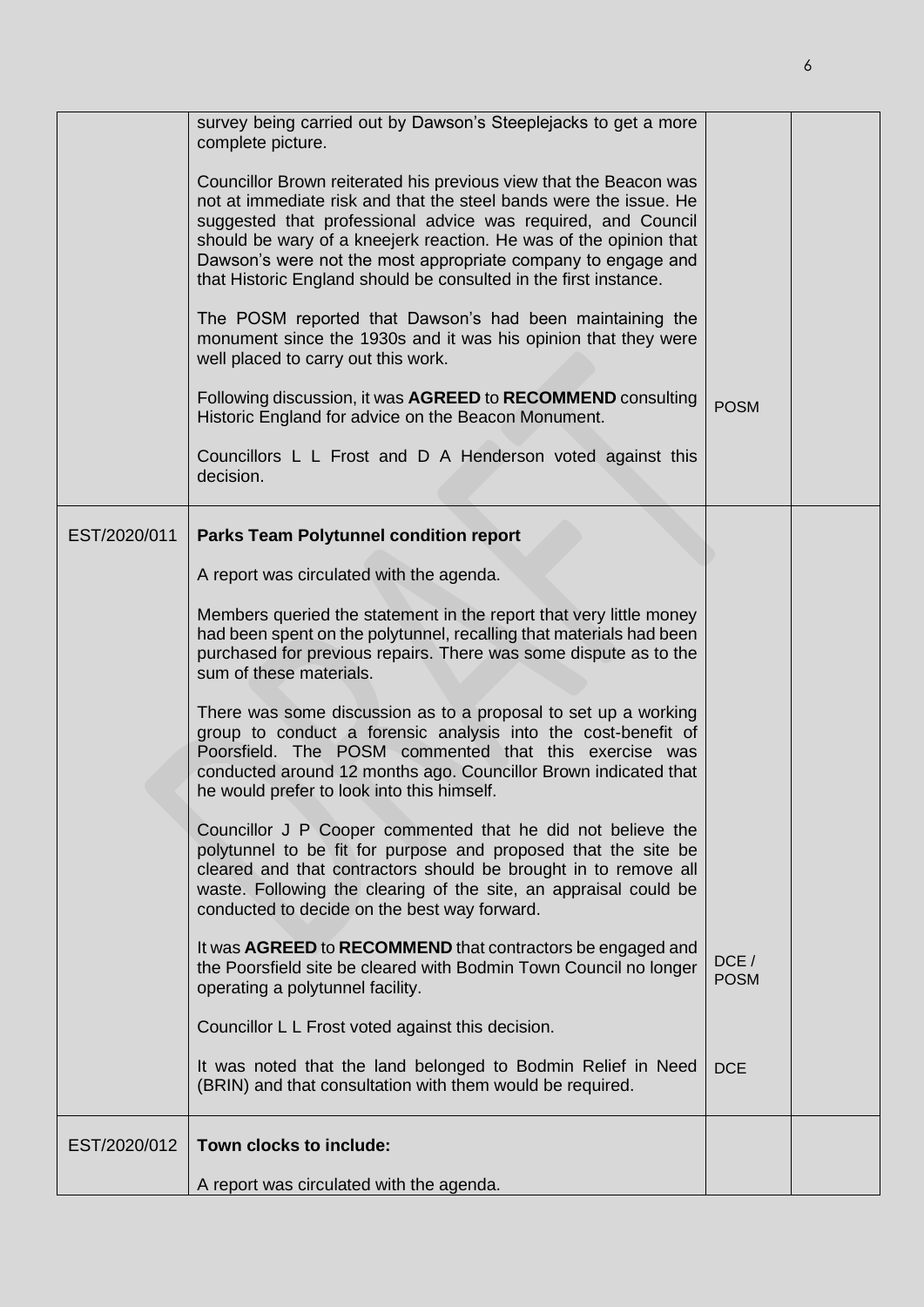| <b>Turret Clock</b><br>a)                                                                                                                                                                                                                                                                             |            |  |
|-------------------------------------------------------------------------------------------------------------------------------------------------------------------------------------------------------------------------------------------------------------------------------------------------------|------------|--|
| Mr B Hammond commented that HSA were yet to audit the clocks<br>and recommended that this matter be taken to the H&S Working<br>Party.                                                                                                                                                                |            |  |
| The POSM reported that he had spoken to the owners of the<br>adjacent building who had confirmed they were not aware of any<br>damp issues resulting from water ingress from the clock tower.                                                                                                         |            |  |
| The DCE commented that there were numerous tasks to be<br>undertaken across BTC buildings as identified in the HSA reports.<br>His recommendation was for the H&S Working Party to consider<br>these and look to engage a suitable contractor to address many of<br>these concerns within one tender. |            |  |
| It was AGREED to RECOMMEND referring this matter to the H&S<br><b>Working Party.</b>                                                                                                                                                                                                                  | <b>DCE</b> |  |
| $\mathbf{b}$<br><b>St Lawrence's Clock (White Clock)</b>                                                                                                                                                                                                                                              |            |  |
| <b>This</b><br>matter<br>adequately<br>addressed<br>under<br>item<br>was<br>EST/2020/012(a).                                                                                                                                                                                                          |            |  |
| Grass cutting at St Lawrence's Clock - Councillor T<br>$\mathbf{c}$<br><b>M</b> Barbery to report;                                                                                                                                                                                                    |            |  |
| Councillor T M Barbery proposed that, if Cornwall Council aren't<br>maintaining the area in a manner that BTC deems acceptable, BTC<br>should look to adopt and maintain the site and include it in future<br>budgets.                                                                                |            |  |
| Councillor Frost indicated that he had not been aware Councillor<br>Barbery was intending to make a proposal and that he should<br>therefore, as a Cornwall Councillor, declare a Non-Registerable<br>interest and leave the meeting.                                                                 |            |  |
| In reference to the POSM's report, Councillor Barbery requested<br>information on what Cornwall Council do to assist BTC. The POSM<br>detailed the reciprocal arrangement on the Beacon, which has<br>historically been a site under shared stewardship.                                              |            |  |
| The Chair indicated that the issue of insurance should be<br>investigated further. The POSM noted his concern to be the<br>proximity of works on that site to passing vehicles.                                                                                                                       |            |  |
| It was noted that Cornwall Council had identified 106 monies to<br>redevelop that area so it may be worth awaiting the result of any<br>proposed plans relating to that development.                                                                                                                  |            |  |
| The POSM noted that he had spoken with Cornwall Council when<br>Councillor Barbery had raised his initial concern and that they had<br>arranged for cutting to take place to address visibility concerns. He<br>responded when questioned to advise that his opinion is that every                    |            |  |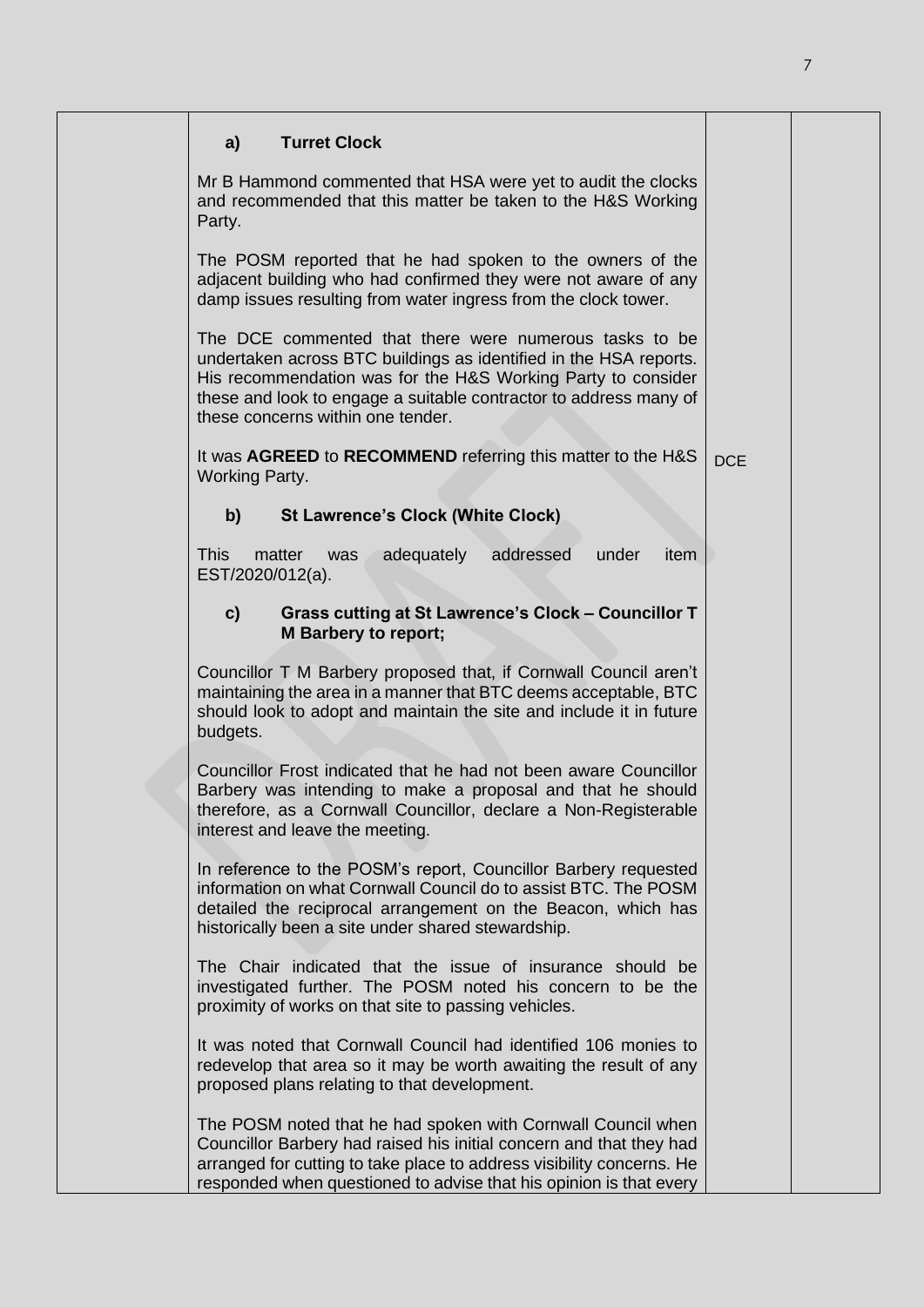|              | plant, even weeds, has something that is dependant on it and that<br>he is therefore supportive of allowing growth. He did agree,<br>however, that entrances to the town were important in terms of the<br>town's image.                                                                                                   |                        |  |
|--------------|----------------------------------------------------------------------------------------------------------------------------------------------------------------------------------------------------------------------------------------------------------------------------------------------------------------------------|------------------------|--|
|              | It was <b>AGREED</b> to <b>RECOMMEND</b> that Councillor P Brown write to<br>Cornwall Council informing them that BTC is not happy with the<br>current grass cutting policy.                                                                                                                                               | Cllr P<br><b>Brown</b> |  |
|              | It was noted that, in terms of Councillor Barbery's initial proposal,<br>under the new Committee ToRs, Councillor Barbery would be<br>required to fill in a project initiation document and present it to the<br>Estates Committee at a future meeting.                                                                    |                        |  |
|              | Councillor E M Ahearn wished it to be recorded that she had been<br>approached by residents of Tredanek Close voicing their<br>displeasure regarding the length of the grass at the entrance to the<br>Camel Trail. She was of the opinion that Cornwall Council should<br>not allow the grass to reach the length it had. |                        |  |
|              | The Chair commented that she was of the opinion that the town<br>required more floral displays and that she had not been impressed<br>with the hanging baskets this year.                                                                                                                                                  |                        |  |
| EST/2020/013 | To consider and, if appropriate, agree availability of BTC<br>properties to hire going forward, and to instruct the Facilities<br>Administrator as to whether bookings can recommence. To<br>include:                                                                                                                      |                        |  |
|              | A report was circulated with the agenda.                                                                                                                                                                                                                                                                                   |                        |  |
|              | Members were of the opinion that, in light of HSA report, the<br>reopening of buildings was not possible at the current time and the<br>matter should be referred to the H&S Working Party to advise in<br>due course when further works had been scheduled / undertaken.                                                  |                        |  |
|              | <b>Shire House Suite:</b><br>a)                                                                                                                                                                                                                                                                                            |                        |  |
|              | As above, it was noted that this matter would be deferred to the<br>H&S Working Party.                                                                                                                                                                                                                                     | <b>DCE</b>             |  |
|              | i.<br>Implementation of new charging structure                                                                                                                                                                                                                                                                             |                        |  |
|              | This item was not considered.                                                                                                                                                                                                                                                                                              |                        |  |
|              | <b>Future bookings</b><br>ii.                                                                                                                                                                                                                                                                                              |                        |  |
|              | This item was not considered.                                                                                                                                                                                                                                                                                              |                        |  |
|              | b)<br>Fair Park (copy email enclosed)                                                                                                                                                                                                                                                                                      |                        |  |
|              | Members considered that, should the operator deem it safe to<br>conduct an event on Fair Park, they should be provided the<br>opportunity to do so given that travelling entertainment is generally                                                                                                                        |                        |  |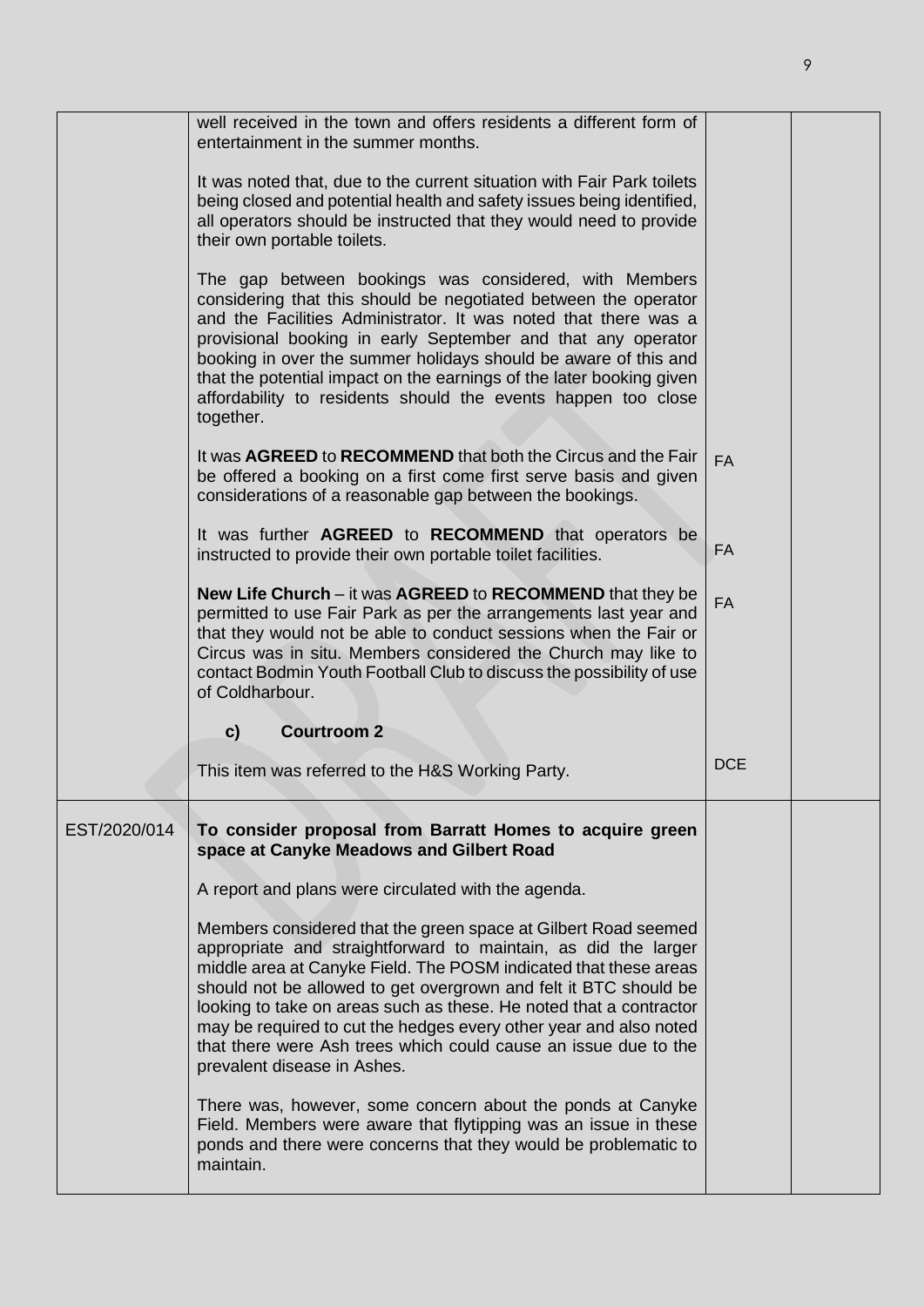|              | Members considered the risk of taking on responsibility of land<br>turned down by Cornwall Council. However the POSM advised that<br>this was a general policy of Cornwall Council not to take on open<br>spaces and was not specific to these sites.                                                                                                                                                                                                                                              |            |  |
|--------------|----------------------------------------------------------------------------------------------------------------------------------------------------------------------------------------------------------------------------------------------------------------------------------------------------------------------------------------------------------------------------------------------------------------------------------------------------------------------------------------------------|------------|--|
|              | It was AGREED to RECOMMEND that BTC form a negotiating<br>panel to progress this matter.                                                                                                                                                                                                                                                                                                                                                                                                           |            |  |
|              | It was further AGREED to RECOMMEND that this negotiating team<br>consist of Councillors J P Cooper, P T Cooper, D A Henderson and<br>K W Stubbs.                                                                                                                                                                                                                                                                                                                                                   |            |  |
|              | It was further <b>AGREED</b> to <b>RECOMMEND</b> that the DCE contact<br>Cornwall Council and Barrett Homes and request a meeting<br>between them, the negotiating panel, and an Officer, to discuss a<br>devolution package in perpetuity.                                                                                                                                                                                                                                                        | <b>DCE</b> |  |
|              | Members noted that it would be important for the members of the<br>team to ensure they were equipped with all the facts about the site<br>prior to the meeting.                                                                                                                                                                                                                                                                                                                                    |            |  |
| EST/2020/015 | To note the creation and membership of a panel to progress<br>the management of the Burgage plots, Bodmin as agreed by<br>Council at the meeting held on 2 July 2020 (minute ref<br>C/2020/132 refers)                                                                                                                                                                                                                                                                                             |            |  |
|              | It was AGREED to RECOMMEND that the POSM should also be<br>a member of this panel.                                                                                                                                                                                                                                                                                                                                                                                                                 |            |  |
|              | This item was noted.                                                                                                                                                                                                                                                                                                                                                                                                                                                                               |            |  |
| EST/2020/016 | <b>BTC bus shelter seating</b>                                                                                                                                                                                                                                                                                                                                                                                                                                                                     |            |  |
|              | A report was circulated with the agenda.                                                                                                                                                                                                                                                                                                                                                                                                                                                           |            |  |
|              | Councillor E M Ahearn confirmed that she had requested this item<br>be added to the agenda following a query from a resident regarding<br>seating in a particular shelter. She noted that the POSM had since<br>advised her that the bus shelter in question was under the<br>ownership of Cornwall Council.                                                                                                                                                                                       |            |  |
|              | A wider discussion then ensued regarding the possibility of<br>discharging responsibility of bus shelters to Cornwall Council, as<br>per a previous offer made by them.                                                                                                                                                                                                                                                                                                                            |            |  |
|              | It was noted that this matter had been discussed by Council in the<br>past and that there had been concerns regarding the upkeep of the<br>shelters. It was also noted that the shelters were funded by<br>advertising and BTC would have no control over the content of the<br>advertising. However, many Members felt that discharging the<br>liability of bus shelter maintenance would be a positive step in<br>allowing the Council and the Parks Team to focus on other<br>important issues. |            |  |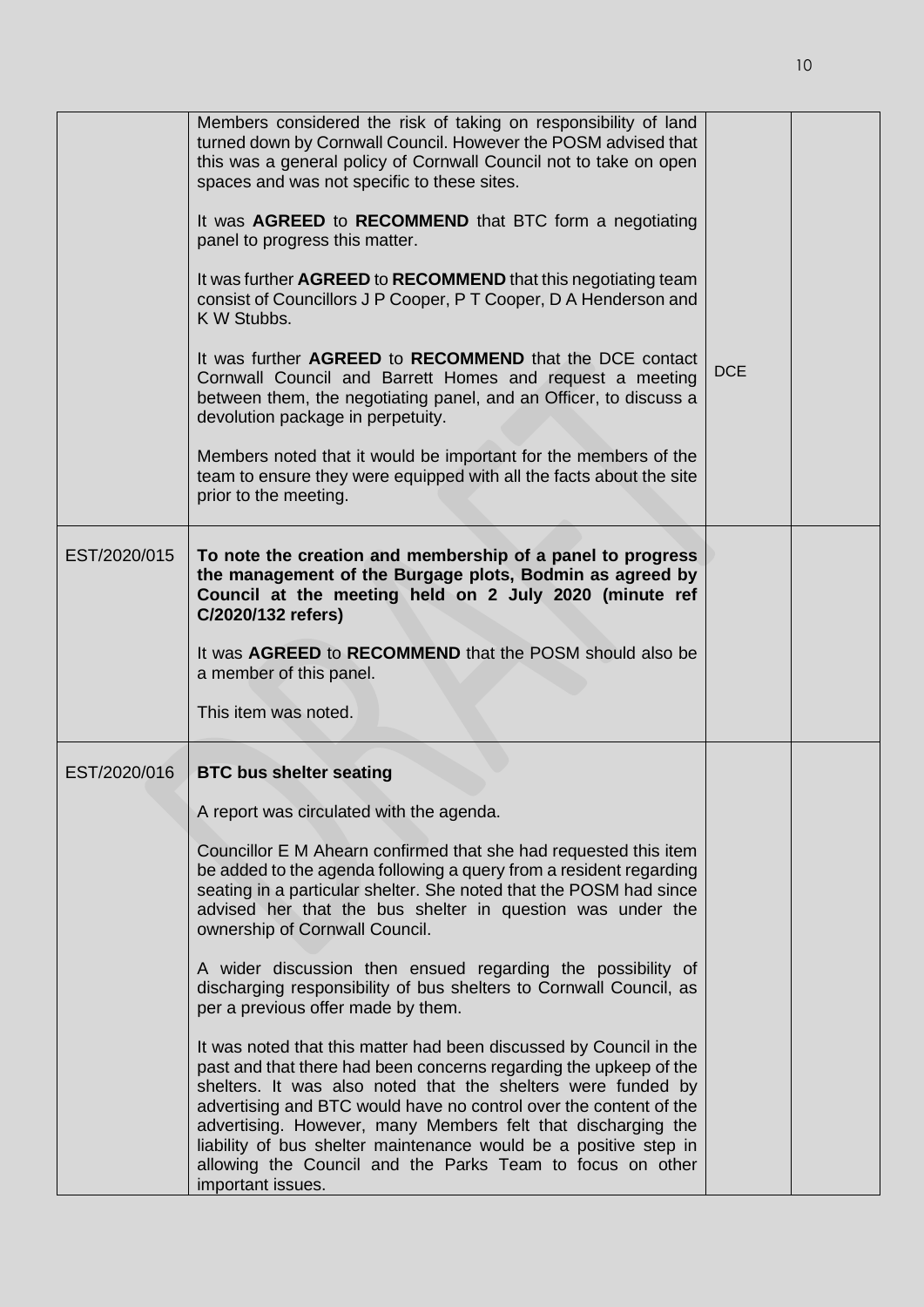|              | Following discussion, it was AGREED to RECOMMEND that<br>Councillor E M Ahearn contact the portfolio holder at Cornwall<br>Council to enquire about seating in the bus shelter in question, and<br>also use the opportunity to explore the scope of them adopting BTC<br>shelters as per their previous offer.<br>Councillor D A Henderson voted against this decision.<br>Councillor L L Frost abstained from voting on this item.<br>On a separate matter, it was noted that the image, within the report,<br>of the bus shelter on Westheath Avenue, showed a patch of uneven<br>concrete and Members requested that the POSM send a member<br>of staff to investigate.                                                                                                                                                                                                                                                                            |  |
|--------------|-------------------------------------------------------------------------------------------------------------------------------------------------------------------------------------------------------------------------------------------------------------------------------------------------------------------------------------------------------------------------------------------------------------------------------------------------------------------------------------------------------------------------------------------------------------------------------------------------------------------------------------------------------------------------------------------------------------------------------------------------------------------------------------------------------------------------------------------------------------------------------------------------------------------------------------------------------|--|
| EST/2020/017 | PPE and uniform – to consider a summer / winter uniform<br>policy - Councillor E M Ahearn to report<br>Councillor E M Ahearn wished the POSM to confirm whether the<br>Parks Team have a separate summer uniform and winter uniform.<br>The POSM confirmed that this is not the case.<br>Councillor E M Ahearn then wished the POSM to confirm whether<br>the Parks Team are informed not to wear personal clothes. The<br>POSM confirmed that they are.<br>Councillor E M Ahearn then enquired as to how many sets of<br>uniform were issued to each member of staff. The POSM indicated<br>that 2 pairs of trousers, 1 pair of knee-length shorts and a pair of<br>boots are issued and have to be signed for.<br>It then became apparent that Councillor E M Ahearn's query may<br>relate to a particular member of staff. At this point, it was noted that<br>the item would be discussed in the confidential section under item<br>EST/2020/027. |  |
| EST/2020/018 | To consider a request from Explore by Bike<br>A report was circulated with the agenda.<br>Members considered that BTC was not in a position to negotiate at<br>present due to the ongoing works on Hillside Park but would be<br>open to considering a proposal from Explore by Bike in future<br>should he wish to propose a change in arrangements.<br>This item was noted.                                                                                                                                                                                                                                                                                                                                                                                                                                                                                                                                                                         |  |
| EST/2020/019 | An update on activities / positive developments in Parks and<br><b>Open Spaces</b>                                                                                                                                                                                                                                                                                                                                                                                                                                                                                                                                                                                                                                                                                                                                                                                                                                                                    |  |